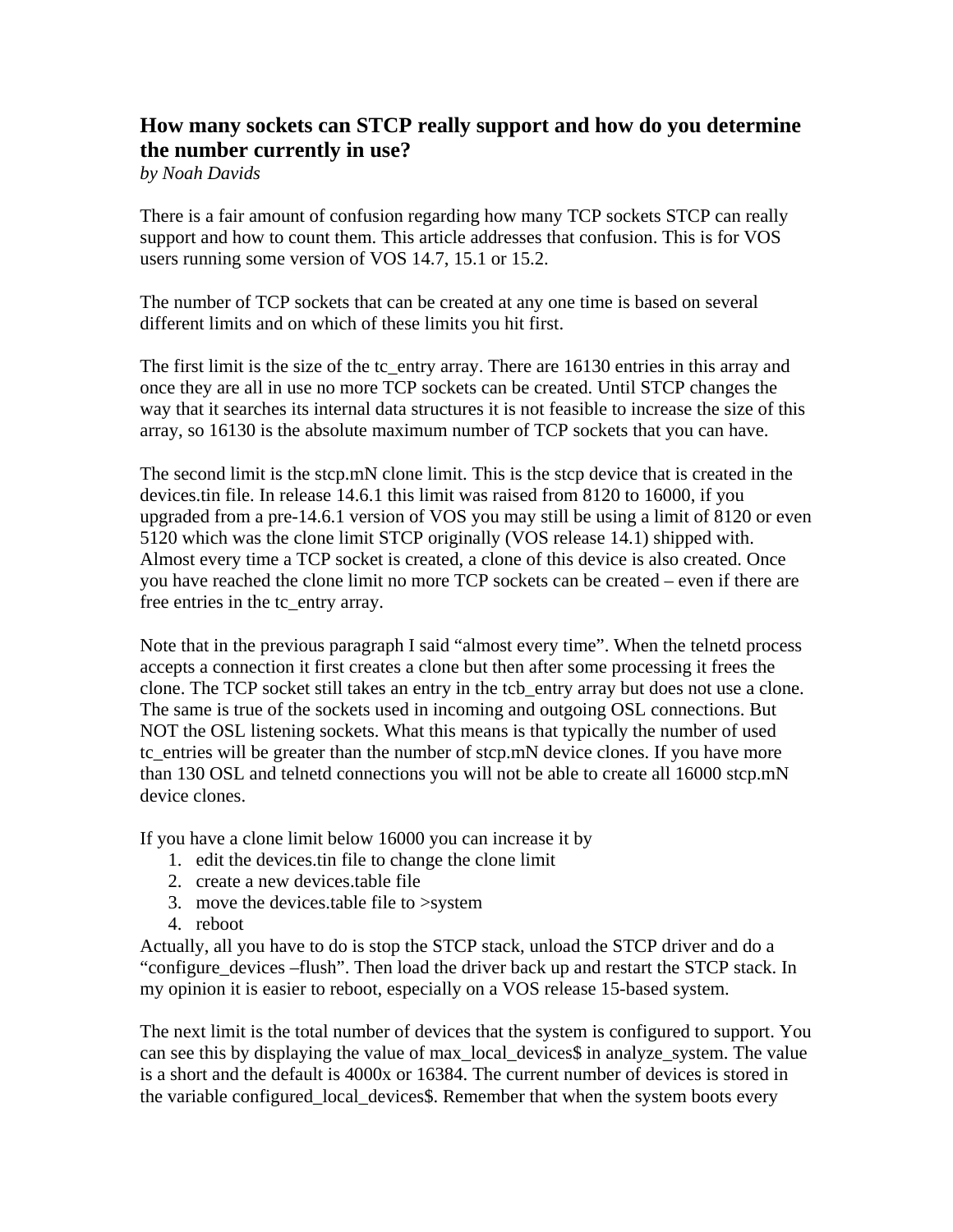entry in the devices table for the module will count toward the maximum. If, when a socket is created an stcp.mN clone is also created, then configured\_local\_devices\$ is incremented by 1. When the clone is freed the value is decremented by 1. If the number of devices defined when the system is booted is X you will not be able to create more than 16384 –X sockets. Note that this holds true if the sockets are used by OSL or telnetd since an stcp.mN clone is initially created for those sockets. If the clone cannot be created you cannot create the socket.

You can raise the maximum number of devices just by patching the max local devices\$ with the analyze\_system request set\_word. You can do this at any point after the system is booted (see figure 1).

```
analyze_system -request_line 'set_word max_local_devices$ 4e20' -quit 
VOS Release 14.7.2am, analyze_system Release 14.7.2am 
Current process is 4055, ptep C34C84C0, Noah_Davids.CAC 
addr from to 
C094250C 4000 4E20
```
Figure 1 – increasing maximum number of devices supported on a module

The final limitation is the amount of memory available to the STREAMS subsystem. When a socket is created some amount of memory is needed. The amount used is added to the amount used by the Streams subsystem. If that amount exceeds certain thresholds you will not be able to create the socket. There are three thresholds LO, MED, HI. Socket creation checks both the HI and MED thresholds so if your Streams memory usage exceeds the MED threshold you will not be able to create a socket.

You can increase the amount of memory available to the STREAMS subsystem by changing the sys\_denominator parameters with the analyze\_system request set\_streams\_param. The default value is 8 which corresponds to 1/8 of system memory. Changing the value to 4 will double the available amount of streams memory. Like max\_local\_devices\$, you can make this change any time after the system is booted.

```
analyze_system -request_line 'set_streams_param sys_denominator 4' -
quit 
VOS Release 14.7.2am, analyze_system Release 14.7.2am 
Current process is 4055, ptep C34C84C0, Noah_Davids.CAC 
Changing sys max heap denomin (sys_denominator) 
 from 8 to 4
```
Figure 2 – increases the amount of memory available to the STREAMS subsystem

The following macro, tcp\_socket\_count displays the currently used number of entries in the tc\_entry array, the number of stcp.mN clone devices and just calls netstat and counts the number of TCP sockets displayed. It also displays the current streams memory usage as a percentage of the LO, MED and HI thresholds. The LO threshold because if you have exceeded the LO threshold you will have problems moving data through STREAMS even if you can still create sockets.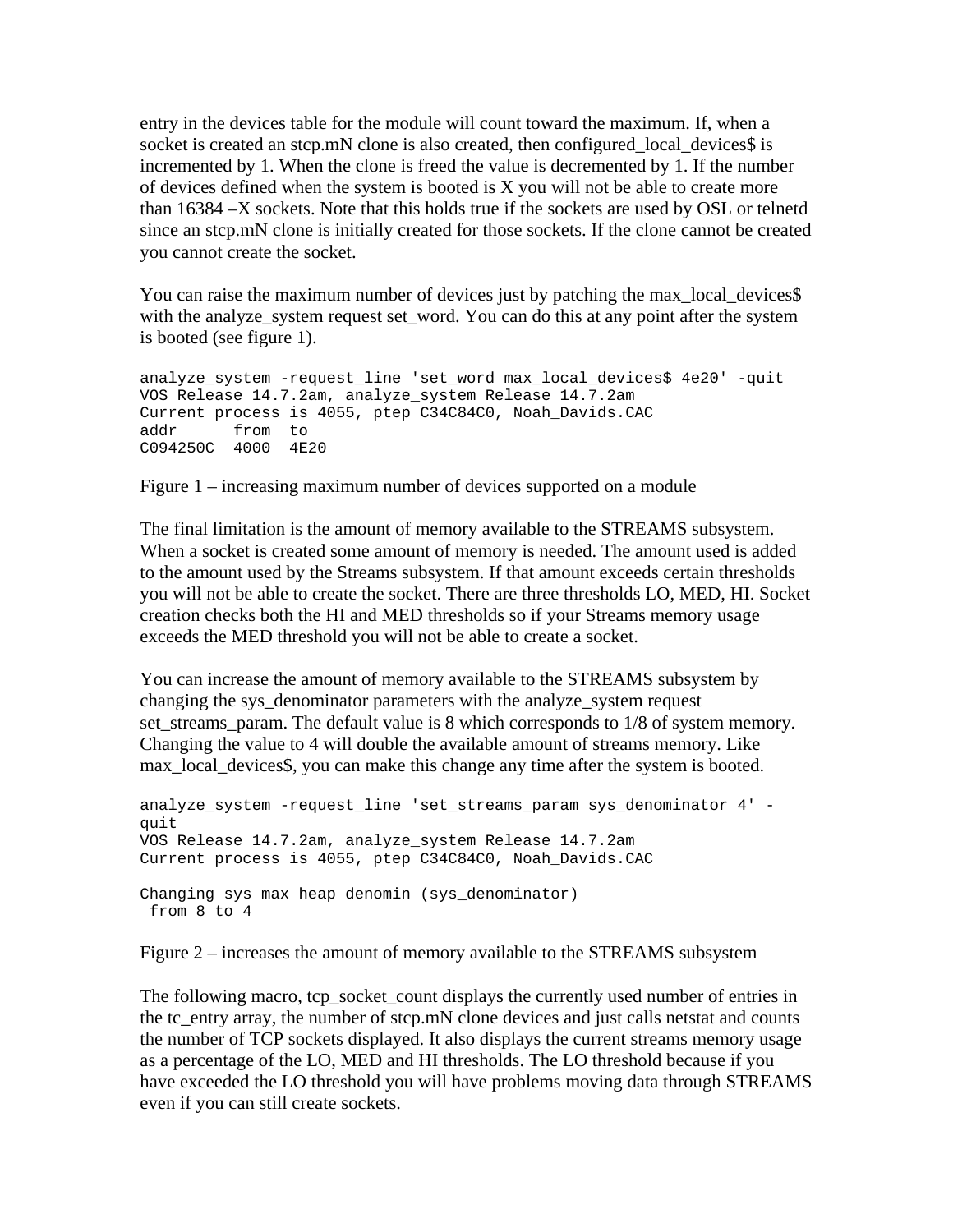tcp\_socket\_count VOS Release 14.7.2am, analyze\_system Release 14.7.2am Current process is 4055, ptep C34C84C0, Noah\_Davids.CAC as: as: as: as: as: as: The number of tc entries at  $06-11-09$  13:04:27 mst is 72 out of 5130 The stcp.m14 clone count at 06-11-09 13:04:29 mst is 53 out of 8120 TCP sockets from netstat at 06-11-09 13:04:29 mst is 70 The number of devices at 06-11-09 13:04:30 mst is 151 out of 16384 0.46% of LO Streams memory threshold in use as of 06-11-09 13:04:30 mst 0.42% of MED Streams memory threshold in use as of 06-11-09 13:04:30 mst 0.402% of HI Streams memory threshold in use as of 06-11-09 13:04:30 mst

Figure 3 – output from the tcp\_socket\_count command macro

```
& socket_count begins here 
& 
& socket_count.cm 
& version 2.0 06-11-01 
& Noah Davids Stratus CAC noah.davids@stratus.com 
& 
&attach_input 
&set START (calc (length (system_name)) + 3) 
&set_string STCP_DEVICE stcp.(substr (current_module) &START&) 
& 
analyze_system 
..attach default output (process dir)>tc entries
match tcb; dump_tcentry 
..detach_default_output 
..attach_default_output (process_dir)>ntcpcon 
d ntcpcon 
..detach_default_output 
..attach_default_output (process_dir)>clones 
match clone_count; dump_dvt -name &STCP_DEVICE& 
match clone_limit; dump_dvt -name &STCP_DEVICE& 
..detach_default_output 
..attach_default_output (process_dir)>devices 
d configured_local_devices$ 
d max_local_devices$ 
..detach_default_output 
..attach default output (process dir)>pmm
match 'pmm_limit' ; dump_stream -stm_msg 
match 'hq_pool[0]->pmm_total_size' ; dump_stream -stm_msg 
match 'hq pool[0]->pmm_allocated_size' ; dump_stream -stm_msq
..detach_default_output 
quit 
attach_default_output (process_dir)>netstat 
>system>stcp>command_library>netstat -numeric -all_sockets -protocol tcp 
detach_default_output 
& 
attach_default_output (process_dir)>tc_entries2 
display_file_status (process_dir)>tc_entries 
detach_default_output 
&set records (substr (contents (process_dir)>tc_entries2 23) 27) 
&
```